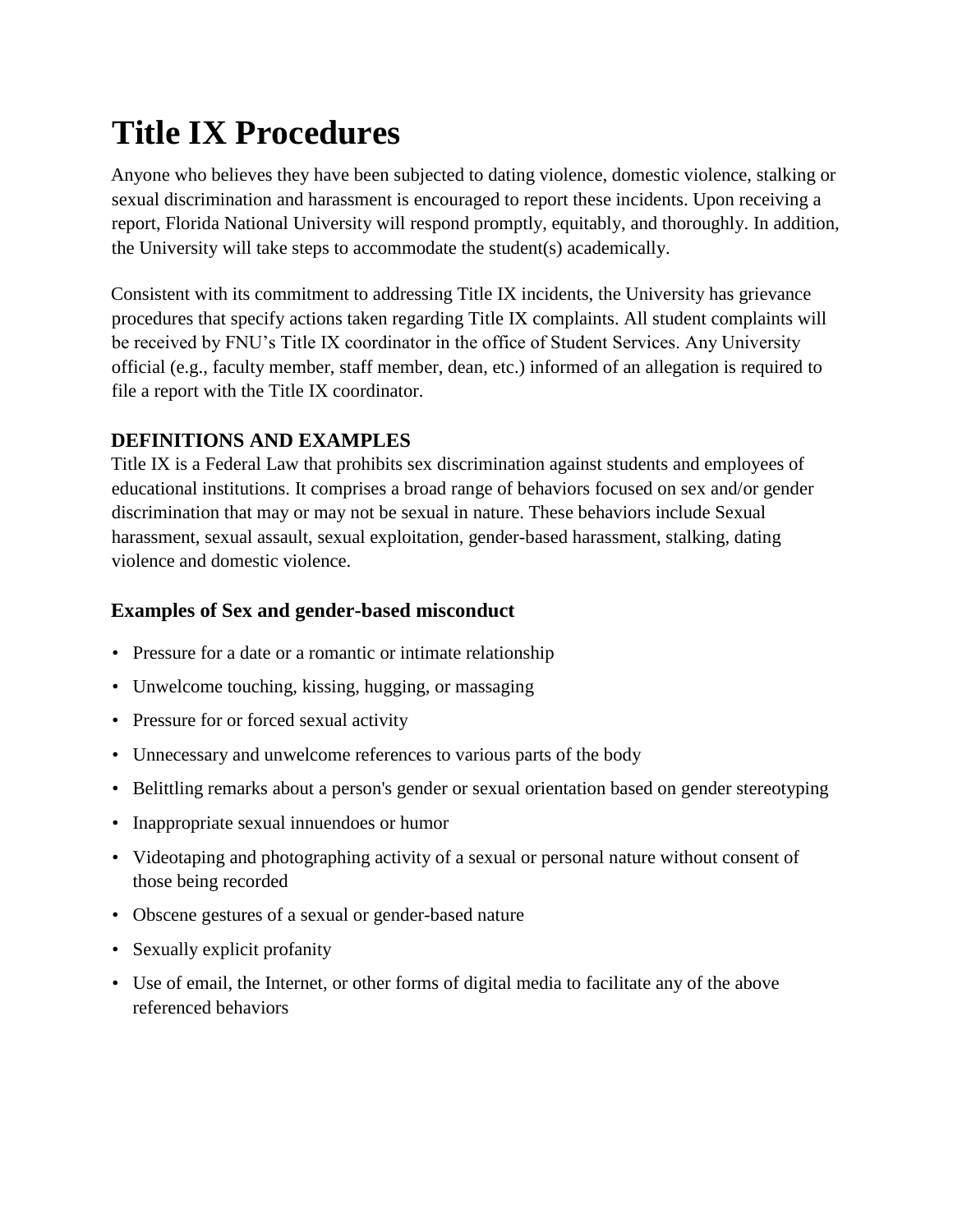If a person is impaired or incapacitated as to respond to a sexual conduct or invitation, it is considered unwelcomed as long as the respondent knew about the person condition. Also if the person is unconscious or under the influence of alcohol or drugs and impaired to respond.

## **Filing a Report**

Any report of alleged Title IX misconduct by a student, member of the faculty, staff or administration of Florida National University can be filed with the Title IX Coordinator, or Human Resources. Students should be advised that the Title IX Coordinator is obligated to act on any report of alleged sex and gender-based misconduct, to ensure measures are taken to stop adverse behavior and prevent its recurrence, as appropriate. It is important to note, however that not every report leads to a disciplinary process. Each report is reviewed individually. The University makes every effort to protect the privacy of all individuals involved in such reporting or investigation, yet it cannot always be guaranteed depending on the nature of the incident.

Reports can be filed anonymously, yet this condition may make more difficult to conduct an investigation and in some case not possible to come up to conclusive results.

## **Complaints against Students, Staff or Faculty**

Reports of alleged misconduct by a student, staff or faculty should be filed with:

**Florida National University - Title IX Coordinator**

11865 SW 26th St Ste. H-3 Miami, Fl 33175 **Bernardo Navarro** South Campus Assistant Dean Room # 205 C Ph. # 305-226-9999 Ext. 1339 [navarrob@fnu.edu](mailto:navarrob@fnu.edu)

## **Hialeah Campus - Title IX Deputies**

4425 W. Jose Regueiro (20th) Ave. Hialeah, Florida 33012 **Silvia Borges** Job Developer Ph. (305) 821-3333 Ext. 1075 [sborges@fnu.edu](mailto:sborges@fnu.edu)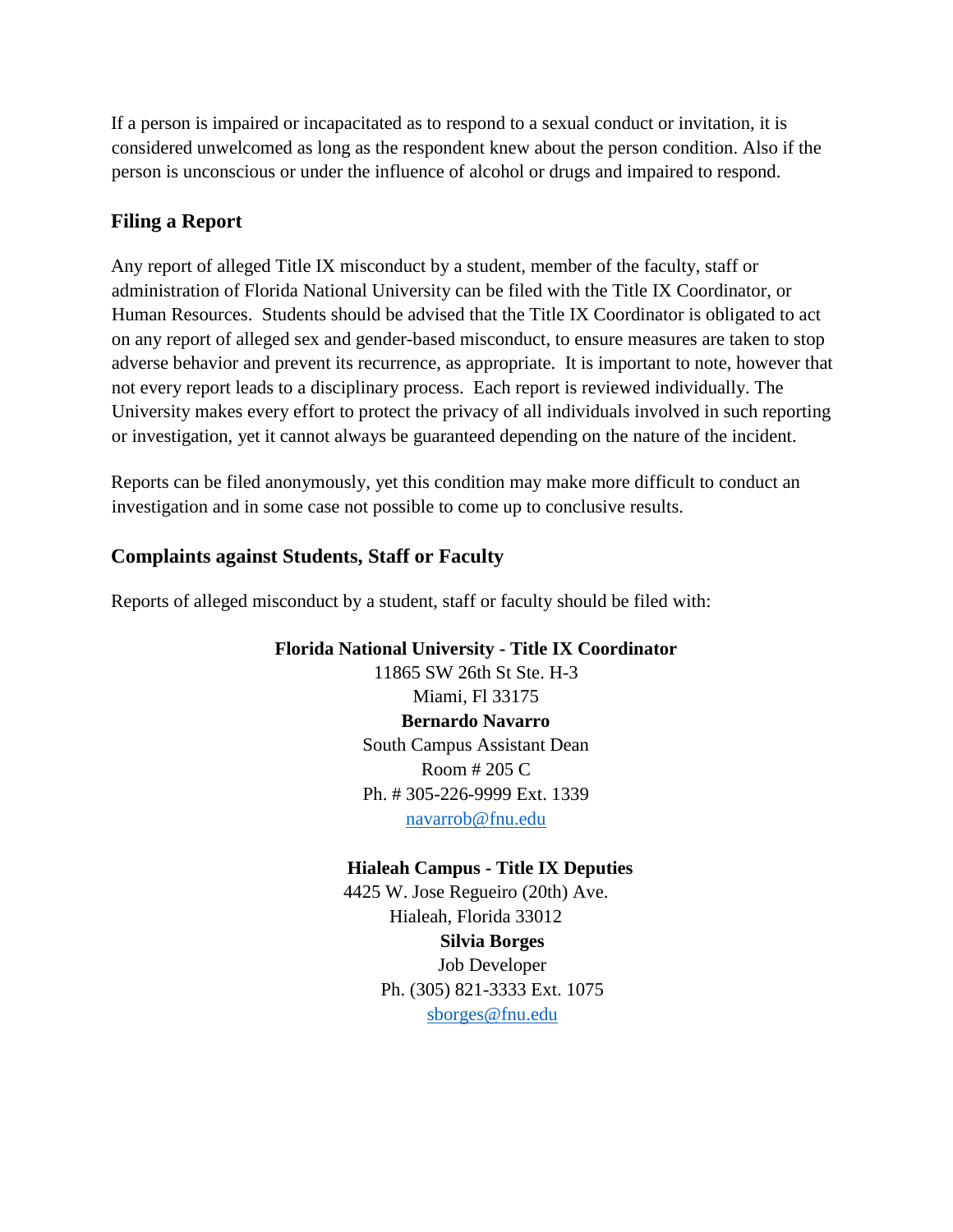#### **Human Resources (Employees)**

Ph. (305) 821-3333 Ext. 1073 & 1098 [humanresources@fnu.edu](mailto:humanresources@fnu.edu)

#### **Training Center Title IX Deputy**

4206 W. 12 Ave. Hialeah, Florida 33012 **Jose Luis Valdes** Campus Dean Ph. (305) 821-3333 Ext. 1028 [jvaldes@fnu.edu](mailto:jvaldes@fnu.edu)

#### **South Campus Title IX Deputy**

11865 SW 26th St Ste. H-3 Miami, Fl 33175 **Bernardo Navarro** South Campus Assistant Dean

Room # 205 C Ph. # 305-226-9999 Ext. 1339 [navarrob@fnu.edu](mailto:navarrob@fnu.edu)

#### **Online Learning - Title IX Deputy**

4425 W. Jose Regueiro (20th) Ave. Hialeah, Florida 33012 **Dr. Emry Somnarain** Director of Online Learning (305) 821-3333 Ext. 1066 [esomnarain@fnu.edu](mailto:esomnarain@fnu.edu)

#### **Investigation**

Reports of alleged Title IX incidents will be investigated in a thorough, impartial, and prompt fashion. Directly following the conclusion of the investigation, a determination of whether or not to proceed to the next step will be made by the Title IX Coordinator. This determination will be based on whether reasonable cause exists to believe that a policy violation may have occurred. If sufficient information exists to proceed to the next step, the Title IX coordinator will include administration to take further action. In case of a faculty or staff member the department of Human Resources will take the action needed.

## **Confidentiality**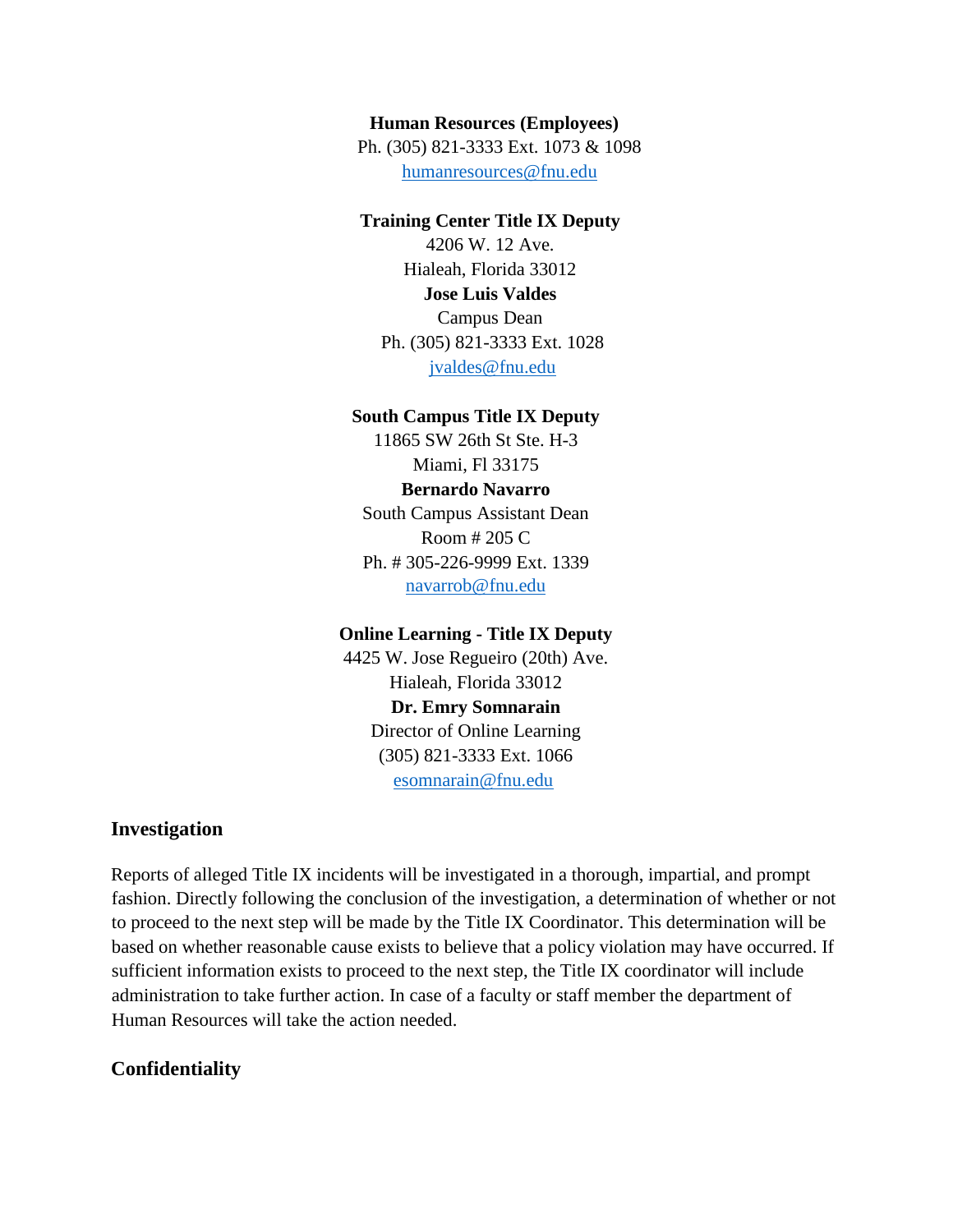Confidentiality can be maintained up to the extent allowed by federal law. The name of the person reporting may be kept confidential, but the incident has to be reported to the Office of Student Services so it may be included in the crime log and the annual security report without disclosing the person's name or any other information that would lead to identify the person and/or infringe on his/her confidentiality. If the situation cannot be resolved without disclosing the name of the complainant or the situation is not appropriate to this type of arrangement then the name of the complainant may have to be disclosed in order to conduct an investigation.

Complaints against students are protected under the Family Education Rights and Privacy Act, and may be disclosed for legitimate educational purposes within the university. To share the information out of the university the complainant would have to give explicit permission for the information to be shared through the Disclose of Information Form available at the FNU Publications webpage and at the Office of the Registrar's.

Complainants have to be notified of the possible extent of the Confidentiality policy and it is recommended to the students to ask what would mean this policy in terms of the disclosing of their identity when filling a complaint or disclosing a crime.

Crimes or serious incidents may also be reported to individuals and officials having significant responsibility for students or campus activities, (i.e., Division Heads and Department Heads, Program Directors, Student Services Director and Officers, Faculty, Academic Advis ors, Director of Athletics, Coaches, Director of Human Resources, etc.). These individuals also allow victims and witnesses to report crimes on a voluntary, confidential basis providing that they are in compliance with the requirements of this policy.

Medical records are meant to be confidential and medical and health professionals are required to keep confidentiality in regards to the patient's information.

## **Interim Measures**

Once an individual has come forward with a concern of an incident, or the Title IX Coordinator is otherwise made aware of such a concern; the University will promptly take steps to ensure that the Complainant and the Respondent have equal access to the University's educational programs and activities and to protect the Complainant and the Respondent as necessary, including taking Interim Measures before the final outcome of an investigation.

Interim Measures are determined on a case-by-case basis and may include schedule accommodations, academic accommodations, no-contact directives, stay-away letters/campus bans, escorts, limitations on extracurricular or athletic activities, and removal from the University community.